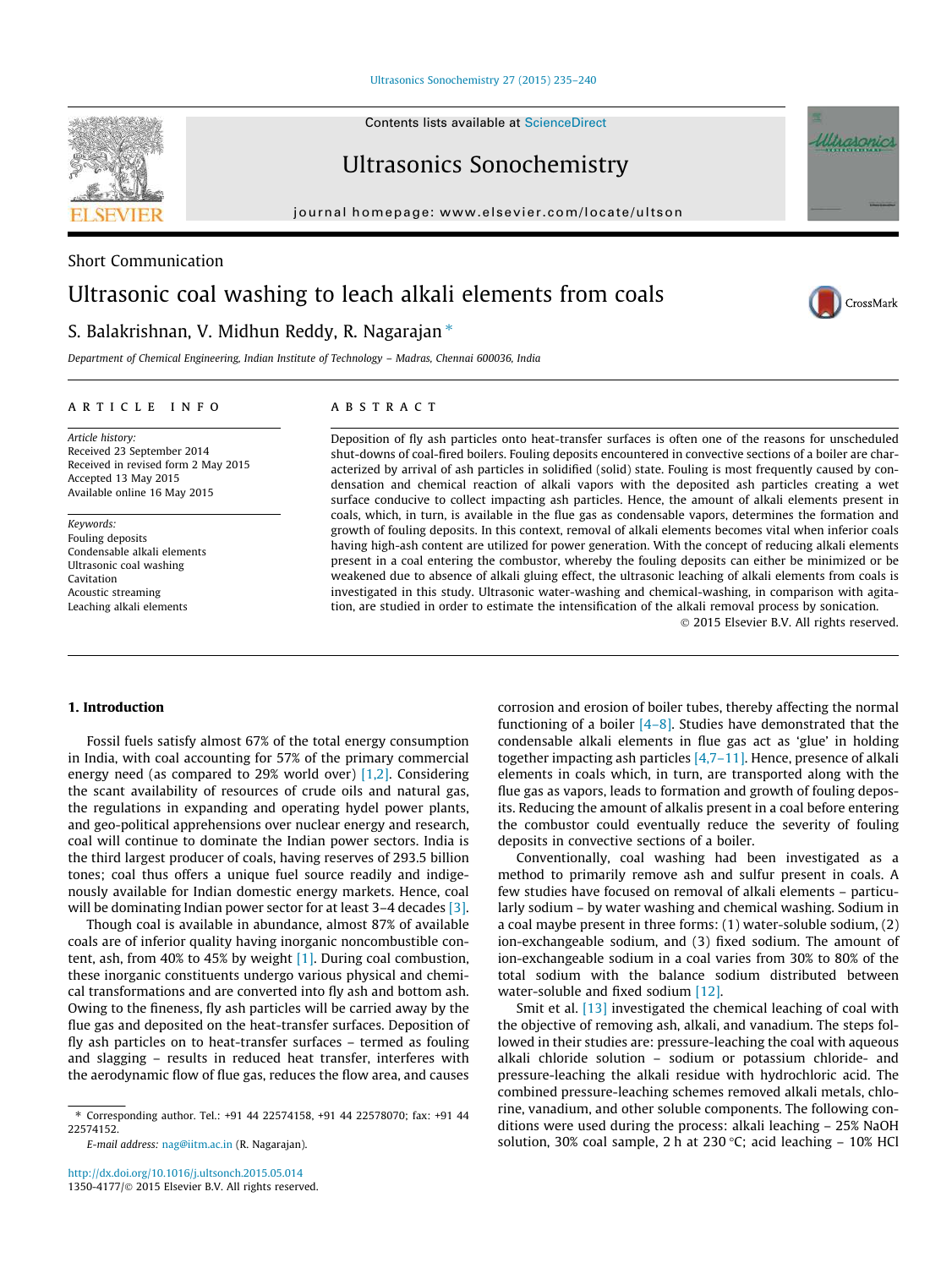solution, 30% solids, 2 h at 80  $\degree$ C. The ash contents before and after leaching were 3.15% and 0.36%, respectively. Blytas and Trogus [12] studied sodium leaching of coal with a weak acid. With the aim of upgrading coals, they concentrated on removing ion-exchangeable sodium. They followed a two-step process: washing with ion-free water to remove water-soluble sodium, and exposing the residue to sodium-free weak acid – carbonic acid or acetic acid. All studies were carried out for a total time of 4 days. They concluded that any weak acid capable of maintaining a pH of about 3–6 may be used.

Vuthularu et al. [14] investigated various mitigation strategies: additive techniques, coal washing, and alternative bed materials. They observed that pre-treating the coal with aluminum and water-washing reduced the propensity for agglomeration and defluidization. Water-washing leads to a reduction in sodium content as proven by SEM images. Quast [15] estimated the number of stages required to achieve equilibrium in leaching sodium from coal in a counter-current ion exchange set-up. A coal-to-water ratio of 1:2, and a pH of 2 were maintained by sulfuric acid which acted as an ion-exchanger, and leaching was carried out for 30 min in each stage. The author measured the reduction in sodium content in a three-stage process to be 15% of the initial sodium content. Finkelman et al. [16] studied various leachable elements present in coals and the different conditions to be maintained. Among the various elements investigated, leachability of alkali elements – Na, K – was also studied. Agitating the coal samples (10 gm – in 50 ml of 1 N ammonium acetate for a period of 16– 24 h) resulted in removal of up to 95% of sodium and 32% of potassium.

All the studies listed above substantiate the removal of alkali elements by normal agitation and its enhancement by adding ion-exchangers. Most of the investigations exposed the sample for long periods of time or maintained an elevated temperature or pressure to achieve desirable results. The novel technique of ultrasonic coal-wash has been shown to drastically reduce the processing time by intensifying the process. Such an effect was reported by Ambedkar et al. [17] in desulphurizing coal by ultrasonic wash. This motivated us to investigate the application of an ultrasonic field to leach alkali elements of coal. The combined effect of cavitation and streaming, required to perform size reduction and leaching, respectively, is ideal to remove alkali elements from coals. In this study, leaching of alkali elements – sodium and potassium – present in coals was investigated. The coal suspensions were subjected to stirring and ultrasonic washing, and the effect of each on leaching the alkali elements was studied. In order to remove the bound alkali elements, coal solutions were treated with an ion-exchange solution with stirring and ultrasonic waves to study their effect on leachability of alkali elements of coals. This study is a preliminary investigation into intensification of leaching of alkali elements by sonication, with two frequencies and three time levels, with and without added chemical reagents being examined.

## 2. Ultrasonic mechanism

Ultrasound is a sound wave with a frequency greater than the upper limit of human hearing. Typically, sound waves with frequencies greater than 20 kHz are termed as ultrasound. Studies have confirmed the intensifying effect in many processes due to ultrasonic irradiation, e.g., in coal desulphurization and deashing [18], degradation of methyl violet dye [19], dyeing of leather [19], and surface cleaning in microelectronic manufacturing [20].

When a medium is exposed to ultrasound, the physical phenomena involved in producing changes reflected in the medium are of two types: acoustic cavitation and acoustic streaming. During ultrasonic irradiation, the medium gets exposed to alternate compression and rarefaction cycles, which results in the cavitation phenomenon. A bubble cavity is formed during the rarefaction stage of the cycle, when the acoustic stress exceeds the tensile stress of the fluid. This leads to the inception of cavitation with a drop in local pressure below the vapor pressure of the liquid. Cavitation bubbles created in this manner expand and contract due to continuous oscillations. During expansion and contraction, the gas from the liquid diffuses into the bubble and leaves the bubble, respectively. Surface tension holds the bubble intact; however, once a critical size is reached, the bubble tends to collapse violently, creating a shock wave. Temperatures of up to 5000 K and pressures of 1000 atm may be developed during the violent collapse [21]. For an in-depth discussion on the cavitation phenomenon, readers are directed to Suslick et al. [21]. Cavitation is predominant in the frequency range between 20 and 40 kHz.

On the other hand, acoustic streaming occurs in higher frequency ultrasonic (>400 kHz) and megasonic (>1 MHz) systems. While cavitation is omni-directional in terms of dissipation of energy, a strongly one-directional motion in the medium characterizes streaming. Hence, streaming refers to unidirectional flow currents formed in a liquid on passing of sound waves. It causes of several important effects: (1) bulk motion of the liquid medium, (2) micro-streaming, and (3) streaming inside the boundary layer. The paramount effect of acoustic streaming is the bulk motion of the fluid creating shear stress. Micro-streaming – the second effect of acoustic streaming – occurs at the substrate surface, and outside the boundary layer. Hence, micro-streaming aids in dislodging particles and contributes to surface cleaning. Both the bulk motion of the liquid and micro-streaming occur outside the boundary layer. The third effect, however, occurs inside the boundary layer with very high local velocity and vortex motion due to cavitation collapse. Acoustic streaming is a contributory phenomenon in high-frequency acoustic surface cleaning and in intensifying chemical reactions [21].

In a detailed experimental investigation into ultrasonic coal wash for de-sulphurization, Ambedkar et al. [18] arrived at the following conclusions:

- 1. The cavitation-dominated low-frequency 20 and 25 kHz ultrasonic coal washing produces fine coal particles. Finer particles increase the contact area with the oxidizing agents produced by the ultrasonic system, leading to efficient coal desulphurization.
- 2. The streaming-dominated high-frequency ultrasonic coal washing – 430 kHz – causes sulfur removal from coal by leaching effect. Because of streaming, the radicals produced by the ultrasound penetrate the pores of coals particles.
- 3. Sonication accelerates the solvent-based reactions involved in the increased removal of sulfur.
- 4. Individual frequencies 25 kHz and 430 kHz showed a low removal propensity for organic sulfur of  $\sim$ 14% and 9%, respectively.

From the above study, it had been confirmed that both phenomena – cavitation and acoustic streaming – are necessary to enhance and intensify the leaching of alkali elements. Since the objective of the present work is to remove organically-bound alkali elements, a dual-frequency system with a sequential irradiation of low-frequency and high-frequency of ultrasound waves is employed in this study.

### 3. Materials and methods

A schematic representation of the coal washing procedure adopted in this study is presented in Fig. 1. Two coals of Indian origin, obtained with the help of BHEL, Thiruchy, were investigated. The as-received coal lumps were crushed in a jaw crusher and in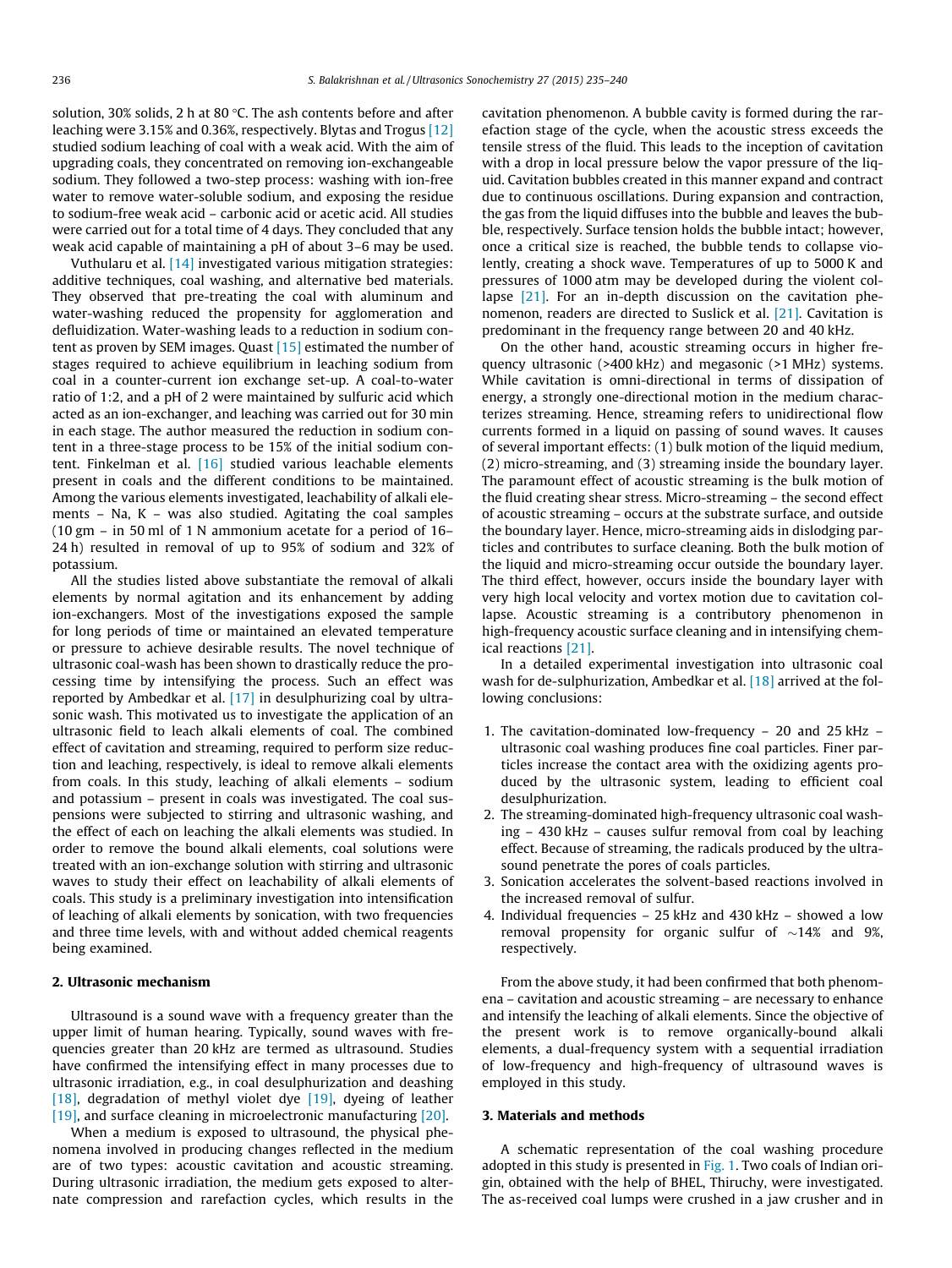

Fig. 1. Schematic flow chart explaining the procedure adopted in coal washing experiments. US – ultrasonic.

a roll mill to obtain particles smaller than 5 cm. Coal particles of average size 2 cm were ground in a ball mill at 110 rpm with stainless steel balls, with sample-to-balls ratio of 1:7. Samples were milled for 2 h. After milling, samples were collected and dried in a hot air oven at 110 °C in a petri-dish for 2 h with occasional manual mixing to remove moisture content. The dried samples were sieved in a sieve shaker to obtain a particle size smaller than  $210 \mu$ m. The preliminary elemental alkali analyses of the coal samples were performed as per the standard method (ASTM D6349-09). Instead of generating ash and subjecting to ash dissolution, acid dissolution was carried out on the dried coal samples in order to estimate the alkali contents of coals. The alkali elemental analyses of obtained liquid samples were performed on an Inductively Coupled Plasma (ICP) of Perkin Elmer make of model Optima 5300DV. The proximate analyses were carried out as per the ASTM method (ASTM D7582-12). Table 1 shows the results of proximate analysis and alkali content analysis of coals.

The obtained coal particles of size smaller than  $210 \mu m$  were mixed with de-ionized water to prepare a suspension of 10 wt% of coal. Coal particles suspended in water were subjected to two types of coal-washing methodologies. In the first washing experiment, suspensions were subjected to agitation at a speed of 1500 rpm. A paddle-type agitation system of Remi motor with a maximum speed of 4000 rpm, with an impeller size of 1.5 and a power level of 100 W was employed in the study. A sample volume of 100 ml was taken in a 150 ml container for agitation studies.

Table 1

Proximate analysis and composition of alkali elements of select coals.

|                                               | Coal A | Coal B |
|-----------------------------------------------|--------|--------|
| Proximate analysis (As-received coal samples) |        |        |
| Fixed carbon (%)                              | 27.34  | 39.5   |
| Moisture (%)                                  | 13.45  | 23.98  |
| Ash $(\%)$                                    | 35.8   | 26.9   |
| Volatile content (%)                          | 23.41  | 9.62   |
| Alkali elements in coal (crushed and dried)   |        |        |
| Sodium (%)                                    | 0.03   | 0.15   |
| Potassium (%)                                 | 0.12   | 0.28   |
|                                               |        |        |

In the second methodology, suspensions were irradiated with ultrasound waves. Three time intervals were studied in both experiments – 10, 20, and 30 min. As explained in Section 2, cavitation and acoustic streaming phenomena need to be activated to generate finer coal particles and to enhance leaching. In order to achieve that, samples were subjected two ultrasonic frequencies – low-frequency cavitation-dominant 25 kHz, and high-frequency streaming-dominant 430 kHz. Tank-type ultrasonic baths with generators situated at the bottom of tank and with water as a medium were employed. The ratio of time of exposure to low- and high-frequency waves was maintained at 1:4 based on the experimental results of Ambedkar et al. [16,17]. Two frequencies, 25 kHz and 430 kHz, were used in sequence. A sample volume of 100 ml in a 150 ml beaker was subjected to washing.

In another study of chemical washing, 10 wt% coal suspensions were subjected to two methodologies similar to washing with water. The only differentiating parameter in this study was that instead of de-ionized water, 1 N ammonium acetate solution was used to prepare 10 wt% coal suspensions. Ammonium acetate  $(CH<sub>3</sub>COONH<sub>4</sub>)$  supplied by Thermo Fisher Scientific India Pvt. Ltd. was utilized. All other experimental conditions were maintained as explained previously. After washing, all suspensions were filtered through Whatman<sup>®</sup> Ashless Grade 42 filtration paper, and the filtrates were collected. The obtained filtrate solutions, along with blanks, were analyzed in ICP to quantify the increase in sodium and potassium contents in the washed solutions. Based on the ICP results, conclusions were drawn regarding the effectiveness of leaching of alkali elements of coals. All solutions and suspensions were prepared using deionised water.

The ultrasonic system utilized in this study is a tank-type. The tank-type ultrasonic system has three components, namely, an ultrasonic generator, an ultrasonic transducer and a tank with liquid. The ultrasonic tank is made of annealed stainless steel material with piezo-electric transducers mounted at the bottom of the tank. The function of the generator is to transform the line voltage to a frequency corresponding to the operating frequency of the transducer. The transducer transforms these electric oscillations into mechanical sound waves. The power levels throughout the study are set to 100%, i.e., 500 W. It has been reported for the ultrasonication system in use [21] that a maximum of 10% of power is dissipated as heat in 25 kHz and 430 kHz frequency fields. A schematic representation of the tank-type ultrasonication system employed in the study is depicted in Fig. 2.

Figs. 3 and 4 show the liquid movement on the medium surface upon exposure to 25 kHz and 430 kHz, respectively. It is visible from the photographs that in the 25 kHz tank, the liquid medium is stagnant, but is nevertheless experiencing high-intensity cavitation (Fig. 3). A ''fountain'' effect is seen in the center of the 430 kHz



Fig. 2. Schematic representation of the tank-type ultrasonication system.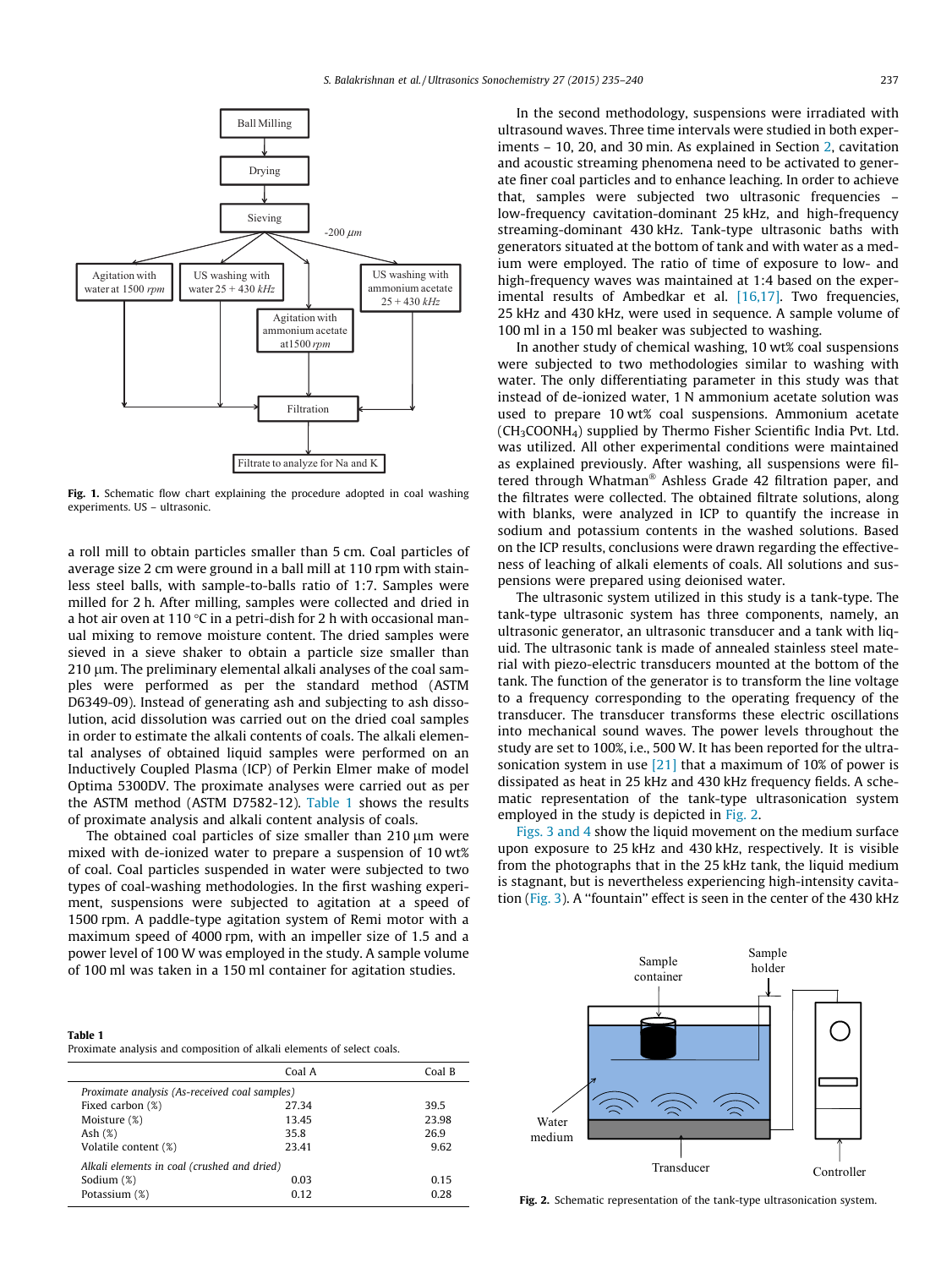

Fig. 3. Appearance of water surface when the 25 kHz was operational with 500 W power.



Fig. 4. Appearance of water surface when the 430 kHz was operational with 500 W power.

 $(1)$ 

tank, along with strong agitation on the surface. This confirms the presence of acoustic streaming in the high-frequency ultrasound system (Fig. 4).

#### 4. Results and discussion

The results of coal washing by stirring and sonication (25 kHz + 430 kHz) in an aqueous medium for the two coals are shown in Fig. 5. The percentage of alkali removal was calculated as:

% removal of alkalis = 
$$
\frac{\text{Amount of alkalis in filtrate (determined by ICP)}}{\text{Initial amount of alkalis present in coals}}
$$

$$
\times 100
$$

The initial concentration of alkalis present in coals is listed in Table 1. Using Eq. (1), the percentage removal of alkalis was estimated and plotted in Fig. 5 for three time intervals. It may be inferred from the graph that for coal A, ultrasonic washing removed a higher amount of sodium and potassium compared to stirring. The amount of alkalis removed remained almost constant in all three time intervals. The amount of sodium removed by sonication and stirring was, respectively,  $\sim$ 30% and  $\sim$ 25%. The amount of potassium removed by both washings was  $\sim$ 5%. In case of coal B, the amount of sodium removed by sonication and stirring was, respectively,  ${\sim}10\%$  and  ${\sim}6\%$ . Potassium showed removal efficiencies of  ${\sim}5\%$  (sonication) and  ${\sim}1\%$  (stirring). Though ultrasonic washing removed a high percentage of alkalis in tested coals, the removal efficiency of ultrasonic washing is comparable with stirring. This may be attributed to the ease of removal of water-soluble alkalis.

As explained in Section 1, the alkali elements are present in three forms: (1) water-soluble, (2) ion-exchangeable, and (3) fixed. In this methodology, only water-soluble alkalis were removed during washing since no chemicals were deployed for leaching other forms of alkalis. Water-soluble alkalis are present on the surface of coal particles and are easy to remove by washing with water. Hence, the ultrasonic removal of alkalis presents no significant benefits over stirring. In order to demonstrate the true effectiveness of acoustic methods, chemical washing by stirring and ultrasound are carried-out.

Fig. 6 depicts the results of ultrasonic removal of alkali elements by chemical leaching in comparison with stirring. It may be inferred from the graphs that the ultrasonic chemical washing shows a dramatic improvement in the removal of sodium in both tested coals. Coal A showed three times increase in percentage removal of sodium by ultrasonic-chemical washing  $(\sim 85%)$  compared to chemical stirring  $(\sim 30\%)$ . A similar intensification by ultrasound was observed in coal B as well.

Such observations confirm the intensifying effect of ultrasonic washing, similar to the observations of Ambedkar et al. [18]. This proves that due to the sequential action of cavitation and streaming phenomena, chemicals are able to penetrate into the pores of coal particles where the ion-exchangeable sodium is present. A four-stage mechanism that enhances the leaching of sodium in the presence of ultrasounds has been proposed, and involves pitting of coal surfaces, formation of cracks, penetration of cracks into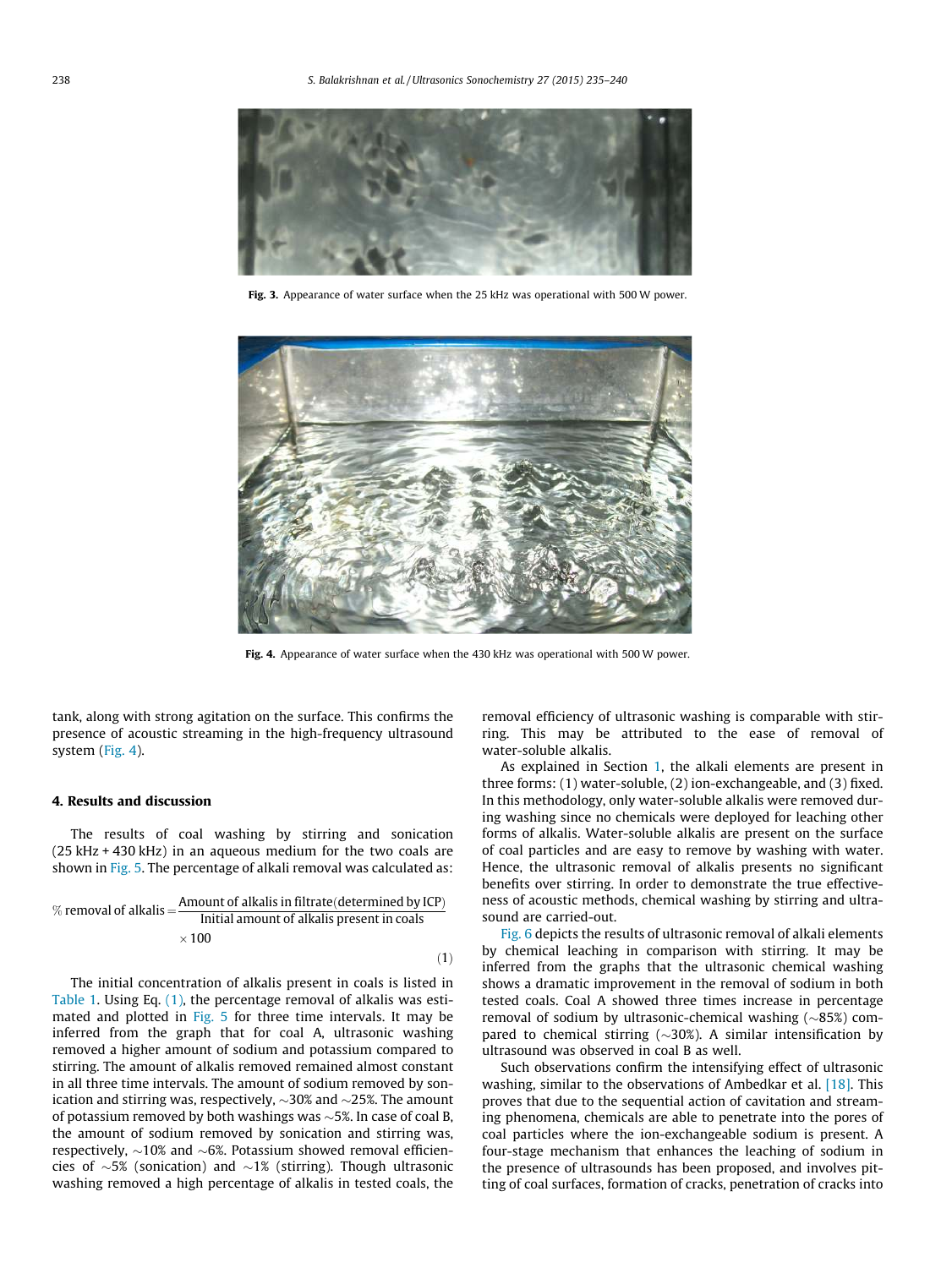

Fig. 5. Effect of stirring and ultrasonic (25 kHz + 430 kHz) on aqueous leaching of alkali elements of (a) coal A, and (b) coal B.



Fig. 6. Effect of stirring and ultrasonic (25 kHz + 430 kHz) on chemical leaching of alkali elements of (a) coal A, and (b) coal B.

coal particles, and breakage of coal particles [19,22]. Hence, the sequential exposure of ultrasonic waves of 25 kHz and 430 kHz is more effective in removing the bonded sodium elements compared to agitation. These preliminary results on ultrasonic removal of sodium are encouraging, warranting further studies and scale-up investigations.

The removal of potassium, however, is not enhanced in the presence of ultrasonic waves and an ion-exchanger. This is